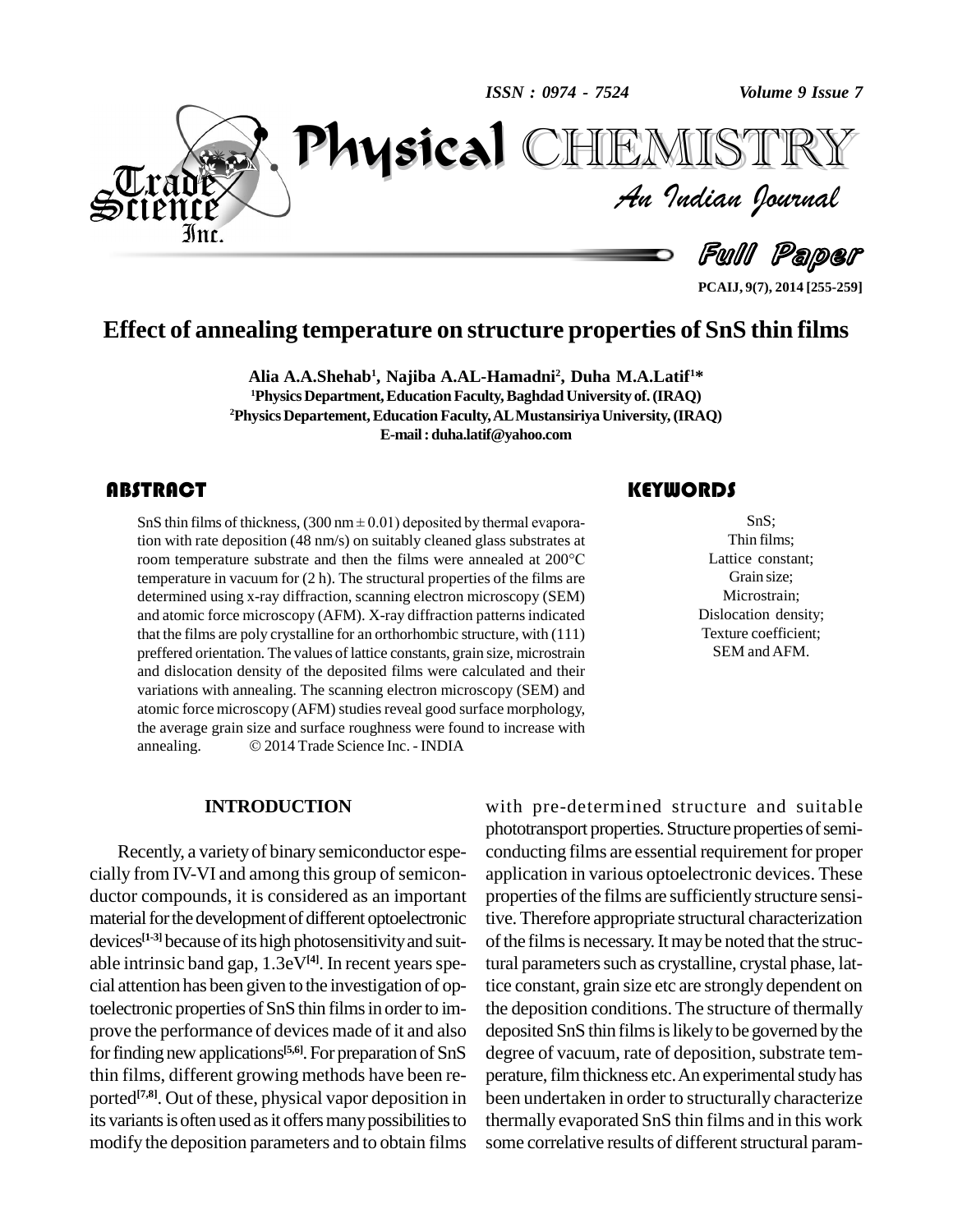# Full Paper

eters with substrate temperature has been reported.

### **EXPERIMENTAL**

Thin films of SnS thickness (300 nm $\pm$  0.01) were deposited at room temperature and annealing with 200°C on chemically and ultrasonically cleaned glass substrates with the help of a hind high Vacuum Coating unit at a vacuum better than  $10^{-5}$  torr. The source to  $_{\rm{Eic}}$ substrate distance was maintained at 6.5 cm for the cases. The prepared films were annealed in vacuum at temperature substrate distance was maintained at 6.5 cm for the<br>cases. The prepared films were annealed in vacuum at<br>200 °C temperature for 2h. Pure (99.99%) bulk SnS boats of proper size and shape were used as the source<br>heater. X-ray diffractogram of SnS thin films were taken<br>by using Philips X-ray diffract meter (Philips X'Pert-The v heater. X-ray diffractogram of SnS thin films were taken for as-<br>by using Philips X-ray diffract meter (Philips X'Pert-<br>Pro) with CuK $\alpha$  radiations of wavelength 1.54Å.

Surface morphology of the SnS films were investigated by using scanning electron microscopy (SEM) pictures were taken using computer controlled digital scanning electron microscope model Philips XL30 ESEM.

Atomic Force Microscope (Various techniques of imagining surface and nanostructures are available but AFM. The AFM is useful for obtaining two and threeconducting structures with lateral resolution down to 1.5 nm and vertical resolution down to 0.05nm. In this work, an AA 3000 Scanning Probe Microscope AFM

system. The root mean square of roughness and grain size are obtained by using certain software with Imager version 4.7004, scanning probe Microscope Imager proceed software (c) 2005-2010AAC.

#### **RESULTSAND DISCUSSION**

#### **X-ray diffraction studies**

sample was used as the source material. Thin molibodum with small peaks at 20 equal 31.69, 31.65 and the most common ones are atomic force microscopy that the films prepared at 200°C have decreased in dimensional topographic information of insulating and sulpher from the film upon annealing at 200°C be-Figure 1 shows the x-ray diffraction patterns of the as – prepared and annealed SnS films of  $200^{\circ}$ C temperature. It is clear from the figure that the films<br>have poly crystalline structure of orthorhombic form,<br>with small peaks at  $2\theta$  equal  $31.69$ ,  $31.65$  and have poly crystalline structure of orthorhombic form, 30.75,30.89 corresponding to planes(111) and (101) for as – prepared and annealined film respectively. The values of lattice constants a,b and c for the as prepared and annealed films are calculated using equation (1) and the calculated values are given inTABLE 1, comparing with lattice constants for orthorhombic SnS crystal given in JCPDS NO. 39 -0354 with lattice parameters a =  $0.4329$ nm, b =  $1.1192$ nm and c= 0.3984 nm, it is seen that the calculated values are in good agreement with the standered values for SnS orthorhombic strcture. From Figure 1., it is observed good agreement with the standered values for SnS<br>orthorhombic strcture. From Figure 1., it is observed<br>that the films prepared at 200°C have decreased in grain size, which attributed to the evaporation of that the films prepared at 200°C have decreased in<br>grain size, which attributed to the evaporation of<br>sulpher from the film upon annealing at 200°C because of the high pressure, leaving atin-rich surface which might have reacted with the oxygen to from  $SnO<sub>2</sub>$ due to the low vacuum process **[17]**.





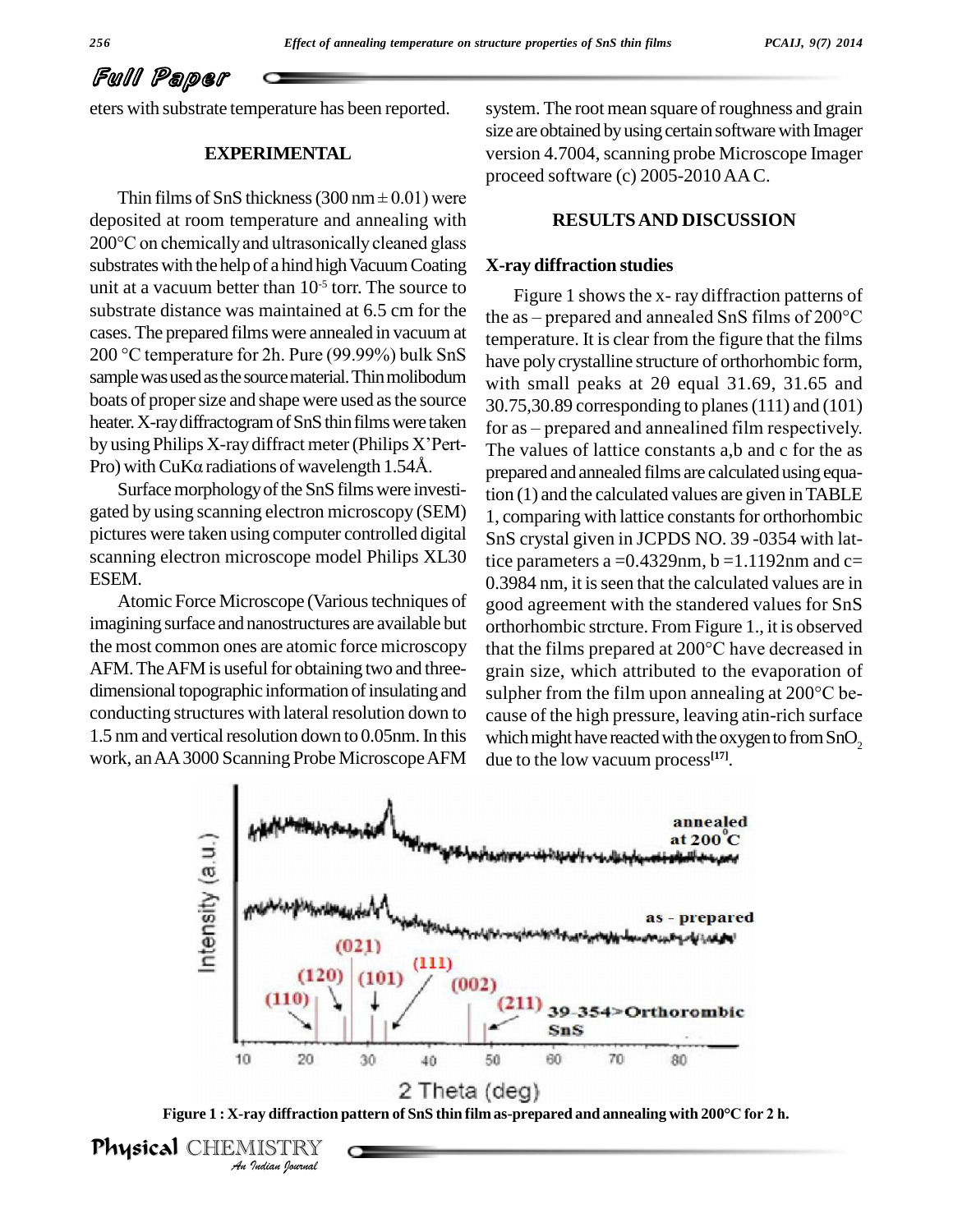$$
\frac{1}{d^2} = \frac{h^2}{a^2} + \frac{k^2}{b^2} + \frac{l^2}{c^2}
$$
 (1)

The size of crystallites is calculated using Scherrer's formulas **[9]**,TABLE1 :

$$
D = \frac{0.94 \lambda}{\beta \cos \theta} \tag{2}
$$

Where D is the size of crystallite,  $\lambda = 1.5406$  Å the **B** cos  $\theta$ <br>Where D is the size of crystallite,  $\lambda = 1.5406$  Å the<br>wave length of x-ray used,  $\beta$  the broadening of diffraction line measural at half its maximum intensity in radiaus wave length of x-ray used,  $\beta$  the broadening of diffraction line measural at half its maximum intensity in radiaus  $N = \frac{1}{L}$ <br>and U is the angle of diffraction. The micro strain  $\varepsilon$  is Whe calculated using the following equation<sup>[10]</sup>

# **TABLE 1 : Lattic constasts of SnS thin films as prepared & <sup>200</sup>°C**

| <b>Lattic Constants</b> |        |         |        |  |  |  |
|-------------------------|--------|---------|--------|--|--|--|
|                         | a A    | h Å     | c Å    |  |  |  |
| <b>ASTM</b>             | 4.3291 | 11.1923 | 3.9538 |  |  |  |
| As- prepared            | 4.5314 | 11.7744 | 3.7862 |  |  |  |
| annealed                | 3.9103 | 13.0968 | 4.3033 |  |  |  |

$$
\mathcal{E} = \frac{\beta \cos \theta}{4} \tag{3}
$$

As can be seen from TABLE  $2$  as  $-$  prepared films give smaller value of strain

The dislocation density  $\delta$  and number of crystalline are calculated using the following equations and usted inTABLE2 **‰**

$$
\delta = \frac{1}{D^2} \tag{4}
$$

$$
N = \frac{t}{D^3}
$$
 (5)

Where  $(t)$  is the film thickness.

So texture coefficient was calculated for x-raydiffraction result byusing the equation **[11]**:

$$
T_{c(hkl)} = \frac{(I(hkl)/I_c(hkl)}{1/N\sum I(hkl)/I_c(hkl)}
$$
(6)

Where  $T_{\text{C(hkl)}}$  is the texture coefficient of (hkl) plane, I  $_{(hkl)}$  is the intensity of (hkl) plan from standard data in  $\overline{PDF}$  card fitting in the x-ray diffraction and N is the total reflection number.

| <b>TABLE 2: Structural properties of SnS thin films</b> |                       |     |                           |                             |                                                    |                                                  |                              |  |  |  |
|---------------------------------------------------------|-----------------------|-----|---------------------------|-----------------------------|----------------------------------------------------|--------------------------------------------------|------------------------------|--|--|--|
| Substrate Temp. $(^0C)$                                 | $2\theta$<br>$(\deg)$ | hkl | <b>Grain size</b><br>(nm) | <b>Micro strain</b><br>(10) | <b>Dislocation</b><br>density $m^{-2}$ $(10)^{14}$ | Number of<br>Crestline $(m^{-2}) \times 10^{18}$ | $\mathbf{I}_{\text{C(hkl)}}$ |  |  |  |
| As- prepared at R.T                                     | 30.75                 | 101 | 14.678                    | 2.4655                      | 46.415                                             | 0.0948                                           | 1.02                         |  |  |  |
|                                                         | 31.69                 |     | 13.1348                   | 2.75527                     | 57.963                                             | 0.1323                                           |                              |  |  |  |
| Annealed at 200                                         | 30.89                 | 101 | 14.267                    | 2.5366                      | 49.128                                             | 0.1033                                           |                              |  |  |  |
|                                                         | 31.65                 |     | 11.7804                   | 3.072                       | 72.128                                             | 0.1835                                           | 1.4                          |  |  |  |

#### **Surface structural properties(AFMAnalysis)**

Atomic force microscopic (AFM) allows us to get microscopic information on the surface structure and<br>culated from AFM is (nm). topographies representing the surface relief, see TABLE 3. This technique forms digital images which allow quantitative measurement so surface features, such as root mean square roughness, RMS, or average roughness, and the analysis of images from different perspectives, including three-dimensional simulation<sup>[12-13]</sup>. In general, or anAFM uses a very fine probe to scan the surface of a sample. The spectra of the surface (i.e. image) are generated by a photodiode **[14,16]**.

Figure 2 shows the AFM image of SnS Nanocrystalline thin film deposited at a room temperature. The average grain size of Nanocrystallin SnS cal-

#### **Surface morphology and compositional analysis**

Figure 3 show that the SEM micrograph of SnS thin film deposited at R.T. temp.and other annealed with 200 °C. SEM image revealed the growth of randomly oriented, worm-like grains, which are uniformly distributed over the surface. From the micrograph it is clearly seen that grain size is increased with annealing temp.which is clearly observed inAFM studies, the formation of

**TABLE**  $3:$  **AFM** data of SnS thin films as –prepared and annealing with 200 $^{\circ}$ C

|                | TABLE 3: AFM data of SnS thin films as -prepared and annealing with 200°C |                 |                       |                                                |  |  |  |  |  |
|----------------|---------------------------------------------------------------------------|-----------------|-----------------------|------------------------------------------------|--|--|--|--|--|
| sample         | Temp. substrate                                                           | Grain size (nm) | <b>Roughness</b> (nm) | $r.m.s$ (nm)                                   |  |  |  |  |  |
| C <sub>1</sub> | as -prepared                                                              | 158             | 0.296                 | 0.365                                          |  |  |  |  |  |
| C <sub>2</sub> | Annealed at $200^{\circ}$ C                                               | 161             | 0.352                 | 0.438                                          |  |  |  |  |  |
|                |                                                                           |                 |                       | <b>Physical CHEMISTRY</b><br>An Indian Nournal |  |  |  |  |  |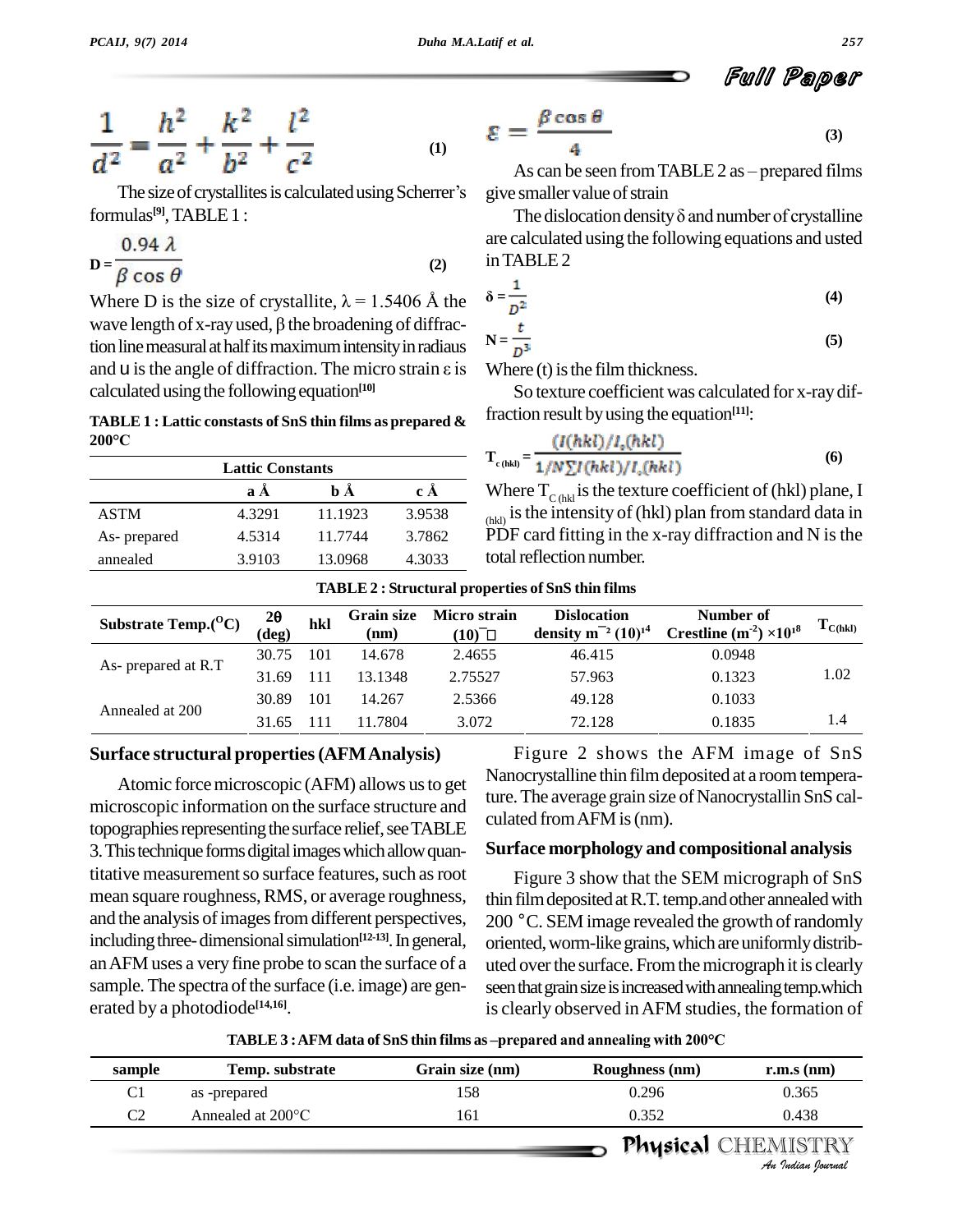



**Figure <sup>3</sup> : SEM images of SnS thin films(a) as-prepared and (b) annealing with <sup>200</sup>°C for 2h**

bigger grains is due to coalescence of smaller grains.

#### **CONCLUSION**

*A* Grain size was increased substantially with increase in [2] <sup>C</sup>. *Indiana*<br> *Indiana*<br> *I*ISTRY<br> *IISTRY*<br> *IISTRY* Tin sulfide filmswere grown bya thermal evaporation technique at room temperature and annealing with Tin sulfide films were grown by a thermal evaporation technique at room temperature and annealing with  $200^{\circ}$ C on glass substrates. All the films had good adherence to the substrate and were free of worm like. annealing temperature; where increase in surface roughnessismarginal. Films annealed at <sup>200</sup>°C were highly crystalline, nearlystoichiometric. From XRD spectra,

The microstrain and dislocation density of the deposited films were growth with increases with annealing temperature.

### **REFERENCES**

- **[1]** P.K.Kalita, B.K.Sarma, H.L.Das; Bull.Mater.Sci., **26**, 613 **(2003)**.
- **[2]** C.Baban, G.G.Rusu, G.I.Rusu, J.Phys.Condens.Mater., **12**, 7687 **(2000)**.
- **[3]** K.C. Sathyalatha, S.Uthanna, P.Jayaramareddy; Thin Solid Films, **174**, 233 **(1989)**.
- **[4]** K.N.Shreekanthan, B.V.Rajendra, V.B.Kasturi,

Physical CHEMISTRY